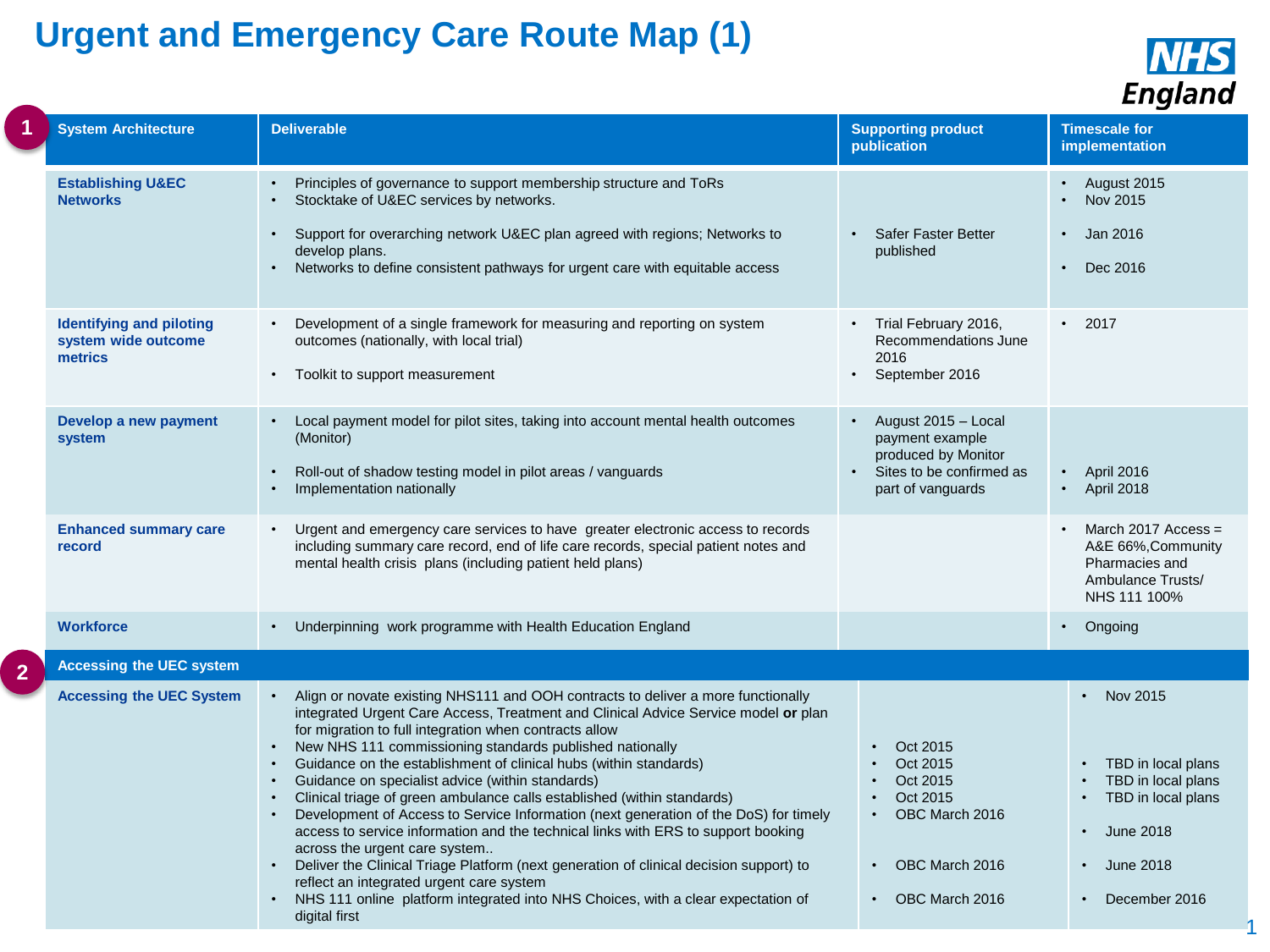## **Urgent and Emergency Care Route Map (2)**



|                | <b>UEC Centres</b>                                                             | <b>Deliverable</b>                                                                                                                                                                                    | <b>Supporting product</b><br>publication                                                                     | <b>Timescale for</b><br>delivery                   |  |
|----------------|--------------------------------------------------------------------------------|-------------------------------------------------------------------------------------------------------------------------------------------------------------------------------------------------------|--------------------------------------------------------------------------------------------------------------|----------------------------------------------------|--|
|                | Direct booking from 111 to urgent<br>care centres                              | • SRG to drive adoption of and greater provision of direct<br>appointment booking into UCC, ED and primary care.<br>National support, local delivery                                                  |                                                                                                              | • Ongoing                                          |  |
|                | <b>Local Directory of Services (DoS)</b>                                       | Networks / SRGs to ensure maintenance of local DoS                                                                                                                                                    | $\cdot$ N/A                                                                                                  | • Ongoing                                          |  |
|                | <b>Ensure UCCs provide a consistent</b><br>service                             | Specification to support move to ensure local care<br>centres are consistently called Urgent Care Centres and<br>offer consistent service                                                             | • $Q1 2016/17 - Spec for$<br><b>UCC and Emergency</b><br>Centres                                             | $\cdot$ 2016 - 2020 in<br>line with local<br>plans |  |
|                | <b>Paramedic at Home</b>                                                       |                                                                                                                                                                                                       |                                                                                                              |                                                    |  |
|                | More patients more appropriately<br>dealt with at home by paramedics           | • Clinical models to support increase in proportion of calls<br>to 999 dealt with via 'see and treat'<br>Referral pathways set between paramedics and other<br>providers                              | Guidance on clinical<br>$\bullet$<br>models - Q3 2015/16<br>• Guidance on referral<br>pathways - Q3 2015 /16 | • In line with local<br>implementation<br>plans    |  |
|                | Ensure a clinically appropriate<br>response by ambulance services to<br>999    | • Ambulance dispatch on disposition evaluated and<br>national standards reviewed<br>• Implementation of recommendations                                                                               | Final recommendations<br>$\bullet$<br>by Autumn 2016                                                         | $\cdot$ Autumn 16 -<br>Spring 17                   |  |
| $5\phantom{1}$ | <b>Emergency Centres and Specialist Services</b>                               |                                                                                                                                                                                                       |                                                                                                              |                                                    |  |
|                | <b>Analytical activity</b>                                                     | • Analysis of non-elective activity and capacity                                                                                                                                                      | • Capacity and demand<br>tool Aug-Dec 2015                                                                   | • Aug-Dec 2015                                     |  |
|                | <b>Hospitals providing 7 day services</b><br>across ten identified specialties | • Compliant with 7DS clinical standards as per NHS<br><b>Standard Contract</b><br>All urgent network specialist services compliant with four<br>mortality clinical standards on every day of the week | • Standard Contract                                                                                          | • Ongoing                                          |  |
|                | <b>Discharge from hospital</b>                                                 | DTOC plans submitted<br>$\bullet$<br>Support packages for CCGs and SRGs                                                                                                                               | 7DS standards to<br>$\bullet$<br>include discharge<br>planning and consultant<br>review of patients.         | $\cdot$ 2017                                       |  |
|                | Ensure patients are treated in the<br>right networked facilities               | Facility specifications and advice to support designation<br>of network facilities and definition of consistent care<br>pathways                                                                      | Q1 2016/17 - Spec for<br><b>UCC and Emergency</b><br>Centres                                                 | $\cdot$ 2017<br>$\overline{2}$                     |  |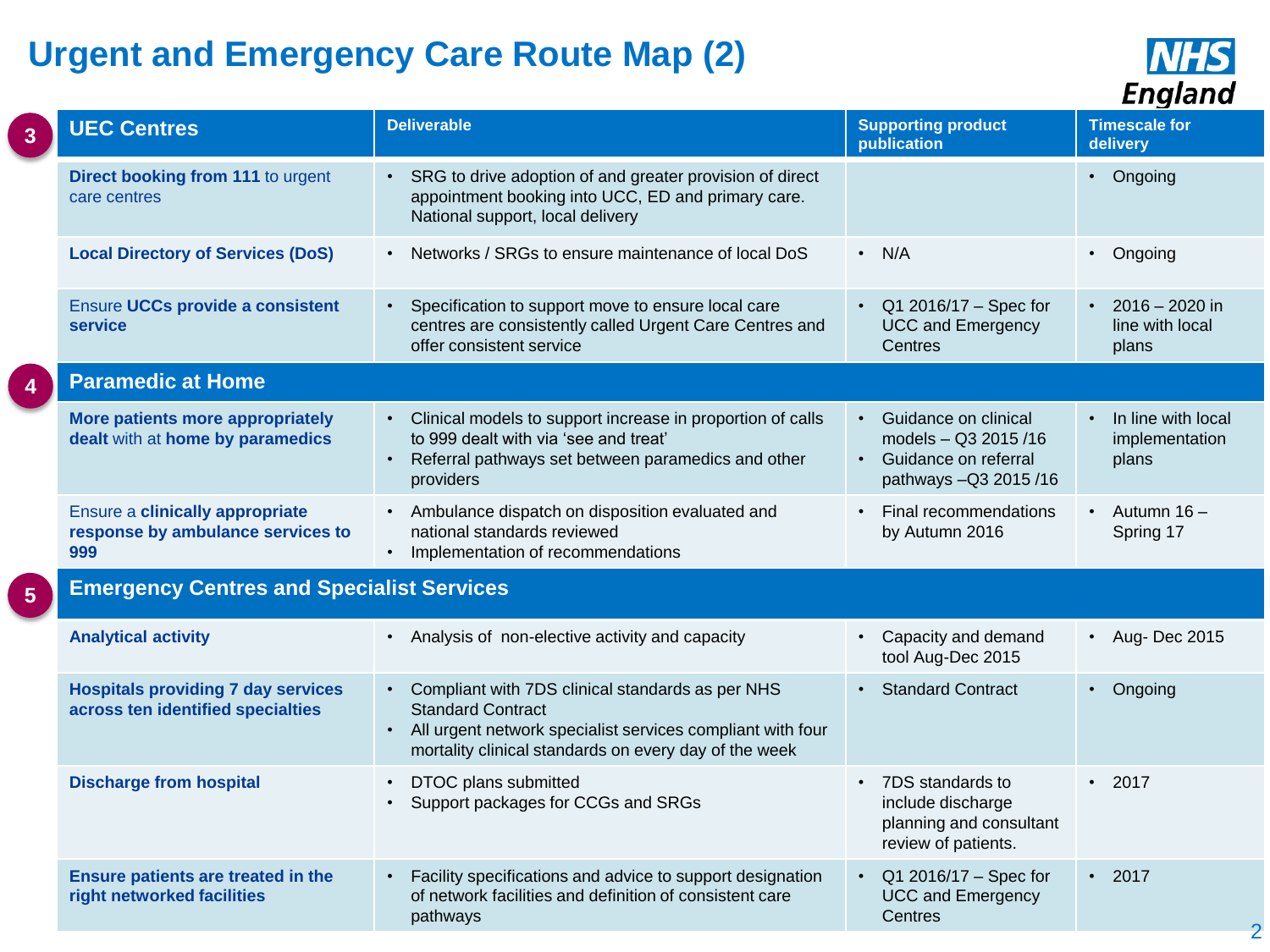## **Urgent and Emergency Care Route Map (3)**



|  | Lugiana                                                                         |                                                                                                                                                                                                                                                                                                                                                                                                                                                                                                                                                                                                                                                                                                                                                                                                                                                                                 |                                                                                                                                                                                                                |                                                                                                                                                                                                       |
|--|---------------------------------------------------------------------------------|---------------------------------------------------------------------------------------------------------------------------------------------------------------------------------------------------------------------------------------------------------------------------------------------------------------------------------------------------------------------------------------------------------------------------------------------------------------------------------------------------------------------------------------------------------------------------------------------------------------------------------------------------------------------------------------------------------------------------------------------------------------------------------------------------------------------------------------------------------------------------------|----------------------------------------------------------------------------------------------------------------------------------------------------------------------------------------------------------------|-------------------------------------------------------------------------------------------------------------------------------------------------------------------------------------------------------|
|  | <b>Mental Health Crisis</b>                                                     | <b>Deliverable</b>                                                                                                                                                                                                                                                                                                                                                                                                                                                                                                                                                                                                                                                                                                                                                                                                                                                              | <b>Supporting product</b><br>publication                                                                                                                                                                       | <b>Timescale for delivery</b>                                                                                                                                                                         |
|  | 24/7 community mental health<br>crisis response and intensive<br>home treatment | All crisis resolution home treatment teams resourced to provide rapid crisis<br>response and provide intensive home treat as an alternative to acute inpatient<br>admission.<br>An equivalent model crisis and liaison developed for children and young people<br>$\bullet$                                                                                                                                                                                                                                                                                                                                                                                                                                                                                                                                                                                                     | Implementation guidance<br>tools for crisis response<br>and acute care 2017/18                                                                                                                                 | By 2020/21                                                                                                                                                                                            |
|  | Mental health liaison in all acute<br>hospitals.                                | All age mental health liaison in every acute hospital, with 50% at the minimum<br>core 24 standard for adults (including older adults).                                                                                                                                                                                                                                                                                                                                                                                                                                                                                                                                                                                                                                                                                                                                         | Implementation guidance<br>for mental health liaison<br>2016/17                                                                                                                                                | By 2020/21                                                                                                                                                                                            |
|  | Out of area treatments (OATs)                                                   | Inappropriate out of area treatments eliminated for non-specialist acute<br>inpatient mental health care<br>$\bullet$                                                                                                                                                                                                                                                                                                                                                                                                                                                                                                                                                                                                                                                                                                                                                           | National dataset<br>established for OATs<br>2016/17                                                                                                                                                            | By 2020/21<br>$\bullet$                                                                                                                                                                               |
|  | Use of police cells as a place of<br>safety                                     | No children and young people detained in police cells, and they are only used in<br>exceptional circumstances for adults                                                                                                                                                                                                                                                                                                                                                                                                                                                                                                                                                                                                                                                                                                                                                        | Policing and Crime Bill<br>expected to bring in<br>legislative<br>change Implementation<br>guidance for 'blue light'<br>crisis response                                                                        | By April 2017<br>$\bullet$<br>2016/17<br>$\bullet$                                                                                                                                                    |
|  | <b>Supporting Self Care</b>                                                     |                                                                                                                                                                                                                                                                                                                                                                                                                                                                                                                                                                                                                                                                                                                                                                                                                                                                                 |                                                                                                                                                                                                                |                                                                                                                                                                                                       |
|  | <b>Personalised care and support</b><br>planning                                | People who are most at risk of needing emergency care, including mental<br>health crisis care, will have the option of a person centred care and support<br>plan                                                                                                                                                                                                                                                                                                                                                                                                                                                                                                                                                                                                                                                                                                                | Guidance published<br>January 2015                                                                                                                                                                             | 2017<br>٠                                                                                                                                                                                             |
|  | <b>Support for self-management</b>                                              | Supported self-management guide published with Age UK based on 11<br>$\bullet$<br>principal risk factors associated with functional decline in older people living at<br>home<br>Consensus statement and practical guidance to support commissioners and<br>$\bullet$<br>Fire and Rescue Services to use the 670k home visits carried our annually by<br>the FRS to keep people 'safe and well'<br>Tools to support implementation of key approaches, including self-<br>$\bullet$<br>management education and peer support e.g. commissioning tool / economic<br>model underpinned by a clear evidence base<br>• A series of innovative tools / training packages to support culture change for<br>health and care professionals<br>• An overview and assessment of the levers, barriers and enablers of person-<br>centred care – and a set of recommendations for the future | Published January<br>$\bullet$<br>2015. Revision in<br>October 2015<br>Published October 2015<br>$\bullet$<br>Beta versions from<br>Spring 2016<br>Final products to be<br>developed nationally<br>Autumn 2016 | 2015/16 publication.<br>$\bullet$<br>2016/17 integration<br>within frailty pathway<br>approach<br>Implementation support<br>from 2015/16<br>Implementation in line<br>with local plans 2016 /<br>2017 |
|  | <b>Personalised Health Budgets</b>                                              | CCGs are developing their local personal health budgets offer and will be<br>$\bullet$<br>introducing PHBs beyond NHS continuing healthcare in line with the 2015/16<br>planning guidance.                                                                                                                                                                                                                                                                                                                                                                                                                                                                                                                                                                                                                                                                                      | National roll out from<br>April 2015                                                                                                                                                                           | Implementation in line<br>with local plans 2017                                                                                                                                                       |